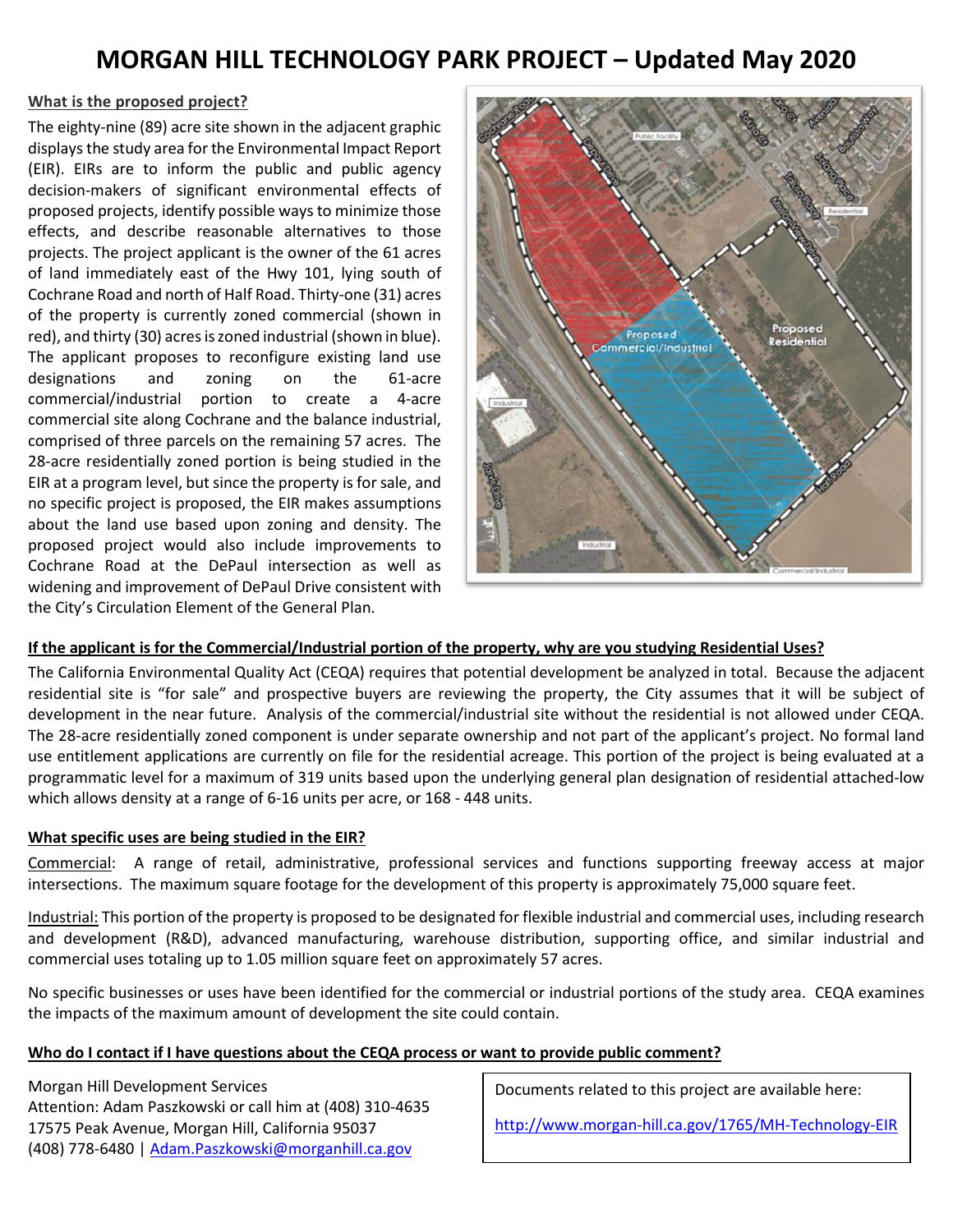#### **What does the current zoning allow?**

Commercial zoning allows retail, administrative, professional services, office, warehouse and distribution but not Research and Development (R&D) and Advanced Manufacturing.

Industrial allows warehouse, distribution, office, Research and Development (R&D) and Advanced Manufacturing.

#### **What does the project site plan look like?**

#### **Morgan Hill Technology Park Conceptual Plan (June 2019)**



#### **Morgan Hill Technology Park Site Plan (Dec 2019)**



In response to the preliminary comments received from the Planning Commission and comments received from the public, the applicant revised the project description in December 2019. Changes to the site plan include:

- The larger 533,220 square foot building (Building 3) has been replaced with three smaller buildings (Building D, E, & F). The new six building light industrial component will have buildings ranging in size from 79,990 square feet (Building C) to 219,600 sq. feet (Building B).
- All service doors are now located on the side building elevations eliminating the 10-foot screen wall on DePaul Drive.
- The number of truck service doors is reduced from 199 to 124 doors.
- Communication towers will be located at the southwest corner of Building C and northwest corner of Building D to provide enhanced wireless voice and data (5G) communication infrastructure.
- The revised site plan eliminates the truck trailer parking. The number of automobile parking spaces has been increased from 752 spaces to 1,435 parking spaces.